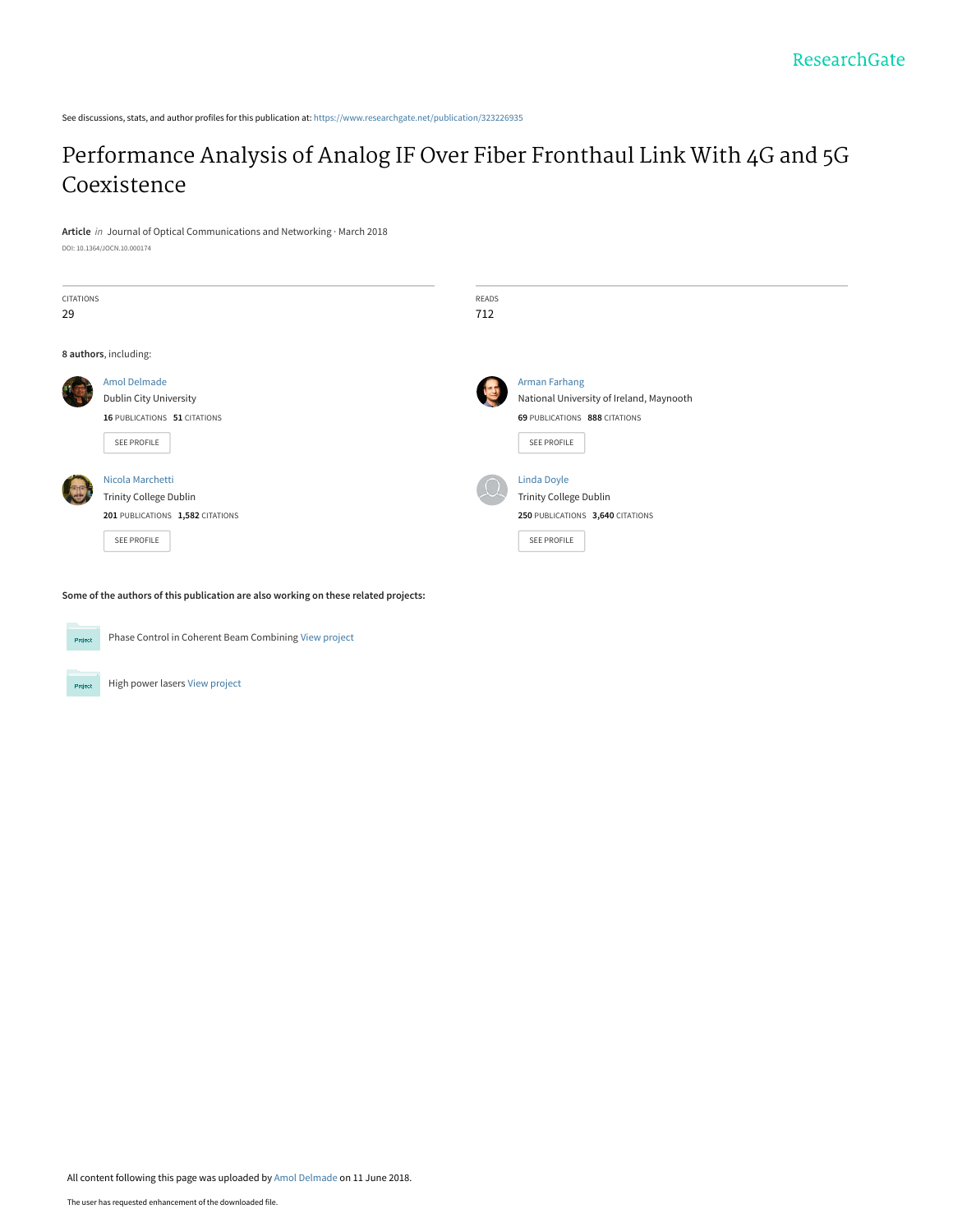# Performance Analysis of Analog IF over Fiber Fronthaul link with 4G & 5G Co-existence

Amol Delmade, Colm Browning, Arman Farhang, Nicola Marchetti, Linda E. Doyle, David Koilpillai, Liam P. Barry, and Deepa Venkitesh

*Abstract*—Fifth generation (5G) mobile communications will require a dense deployment of small cell antenna sites and higher channel bandwidth, in conjunction with a cloud radio access network (C-RAN) architecture. This necessitates low latency and high capacity architecture in addition to energy and cost efficient fronthaul links. An efficient way of achieving such connectivity is to make use of optical fiber based infrastructure where multiple wireless services may be distributed over the same fiber to remote radio head (RRH) sites. In this work, we demonstrate the spectral containment of 4G long term evolution (LTE) signal and 5G candidate waveforms - generalized frequency division multiplexing (GFDM) and universally filtered orthogonal frequency division multiplexing (UF-OFDM), through a directly modulated link. 75 bands of LTE and 10 bands of 5G waveforms are successfully transmitted over 25 km analog intermediate frequency signal over fiber (AIFoF) link through our setup, limited only by the bandwidth of the laser. For the first time, we demonstrate the fronthaul network for providing simultaneous 4G & 5G services by propagating LTE signals in coexistence with UF-OFDM.

*Index Terms*—4G; Long Term Evolution; 5G; Universally Filtered Orthogonal Frequency Division Multiplexing; Generalized Frequency Division Multiplexing; Analog IF over Fiber.

# I. INTRODUCTION

THE appetite for broadband and successful deployment<br>of a wide range of applications has fueled the continual of a wide range of applications has fueled the continual upgrade of mobile cellular networks. With the increasing demand for machine-to-machine communication, the mobile networks must scale appropriately in order to provide higher speeds with increased flexibility to a variety of users [1]. As the long term evolution (LTE) system embodying 4G has now been deployed and is reaching maturity, cellular industry and researchers are targeting standardization of 5G mobile communication protocol. The engineering requirement of meeting the edge data rate of 100 Mbps (100 times that of 4G) for 95% of users will require the ultra-dense deployment of small cell antenna sites, increased bandwidth by moving toward millimeter wave (MMW) frequencies and advances in MIMO technology in conjunction with a centralized radio access network (C-RAN) architecture for better coordination among cells for minimizing the interference [2].

In C-RAN architecture, the functionalities of the traditional base station are split between the baseband unit (BBU) and remote radio head (RRH) unit. Centralized baseband units (C-BBU) perform the baseband processing of multiple BBUs at a common location, while simpler RRH units perform the radio processing with reduced energy consumption at the antenna site. This requires C-BBU and RRH units to be connected through a high speed, low latency and accurately synchronized network, referred to as the fronthaul [3]. These requirements make optical fiber an obvious choice for connecting C-BBU and RRH sites. Signals can be transmitted through the fronthaul network in analog or digital domain at baseband or passband with respect to an optical carrier, resulting in different fronthaul schemes [3].

Digitized baseband signal over fiber (DBBoF) based common public radio interface (CPRI) mobile fronthaul scheme requires 32 Gb/s optical line rate for serving a four sector 8×8 MIMO antenna site for 20 MHz bandwidth wireless channel [4]. CPRI fronthauling architecture becomes more inefficient and complex for providing multiple services through the same fiber. Analog-domain radio frequency signal over fiber (ARFoF) schemes increase the bandwidth efficiency and reduce the latency by avoiding the use of expensive A/D and D/A converters at the RRH for the digitization process, as required by CPRI [3]. Traditional ARFoF however requires optical components that work at bandwidths of at least the carrier frequencies. Transmitting analog-domain radio signals at intermediate frequencies (IF) over fiber (AIFoF) provides more flexibility and uses lower bandwidth optical components compared to radio/MMW frequency signal over fiber technique required for 5G signals fronthauling [5]. The schematic of a basic AIFoF scheme for a downlink scenario is shown in Fig. 1, where the baseband signal is converted to IF frequencies in the C-BBU before transmission through fiber, which is further up-converted to the desired RF signal at the RRH. We had performed a detailed comparison of the different fronthauling schemes to prove the efficacy of the AIFoF scheme in [6].



Fig. 1: Block diagram of an AIFoF system for downlink.

Multicarrier modulation based orthogonal frequency division multiplexing (OFDM) waveforms have been adopted in the majority of wireless standards, such as 4G LTE [7] and wireless local area network (WLAN) technology [8], because of its inherent advantages in fading environments. Digital implementations using fast Fourier transform (FFT) and its inverse give higher out-of-band (OOB) emission. High peak-

Amol Delmade, David Koilpillai and Deepa Venkitesh (e-mail: deepa@ee.iitm.ac.in) are with the Department of Electrical Engineering, Indian Institute of Technology, Madras 600036, India.

Colm Browning, and Liam P. Barry are with School of Electronics Engineering, Dublin City University, Glasnevin, Dublin 9, Ireland.

Arman Farhang, Nicola Marchetti and Linda E. Doyle are with the Connect Research Center, Trinity College Dublin, Dublin 2, Ireland.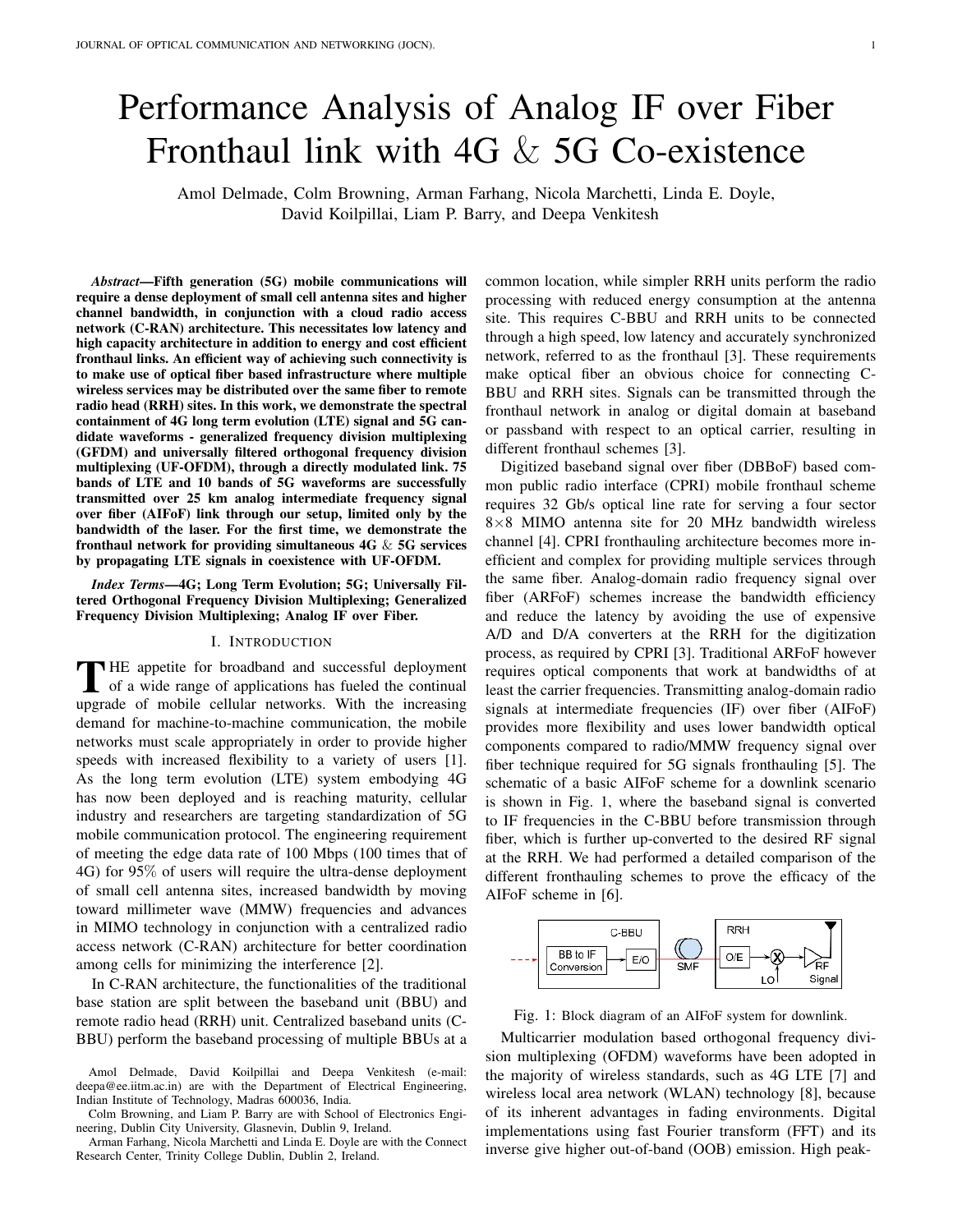to-average power ratio (PAPR) and difficulty in maintaining orthogonality - especially for uplink transmission - also contributes to limitations of OFDM as a contending 5G waveform [9]. Generalized frequency division multiplexing (GFDM) and universally filtered orthogonal frequency division multiplexing (UF-OFDM) have emerged as potential candidate waveforms for 5G mobile communication [9]. GFDM performs a per-subcarrier filtering, while UF-OFDM filters at the resource block level to reduce the OOB emission compared to OFDM, as described in more detail in section II.

In addition to these high bandwidth 5G signals, low bandwidth legacy services such as GSM, CDMA and LTE are also expected to be supported in the future network. Thus it is imperative to design the optical fronthaul network such that the performance of both high and low bandwidth services are guaranteed in situations where they co-exist.

Fronthauling of 4G LTE signals using AIFoF technique has previously been demonstrated in [10] for 20 MHz signals, while in [11] a comparison of gain for direct and external modulation links is done for 4 bands of 100 MHz. A complex fronthauling network architecture for the 5G candidate waveform filter-bank multi-carrier (FBMC) using external modulation is shown in [12]. A combined fronthaul link for 200 MHz OFDM and 20 MHz LTE signals is demonstrated in [13], but it uses different wavelengths to modulate different services requiring a photo-detector (PD) with 70 GHz bandwidth at the RRH site. Advantages offered by UF-OFDM over GFDM and OFDM, in terms of performance for reduced guard-bands between the wireless signal bands in convergence with pulse amplitude modulation-4 (PAM) based passive optical network has been studied in our previous work [14].

In this paper, we demonstrate the transmission of different wireless services with variable baseband sample rate and OOB emissions over the same AIFoF fronthaul link that feeds data to a heterogeneous RRH site. We analyze the effect on the performance of 20 MHz LTE signals in coexistence with 201 MHz [15] 5G candidate waveform - UF-OFDM - through a low cost directly modulated laser based AIFoF fronthaul link. In order to analyze system performance we first demonstrate the spectral containment of 20 MHz LTE signals in the AIFoF system. Then similar transmission is carrier out using 201 MHz bands of 5G candidate waveforms - UF-OFDM and GFDM. Transmission with OFDM in place of the 5G waveforms is also demonstrated for performance comparisons.

The paper is organized as follows: Section II presents details of waveforms - OFDM, GFDM and UF-OFDM along with details of LTE standard, Section III describes the experimental setup and details of the parameters used for generation of various modulating signals. In Section IV, the experimental results are discussed in detail and the results are summarized in Section V.

## II. DETAILS OF WAVEFORMS

#### *A. Orthogonal Frequency Division Multiplexing*

OFDM achieves high speed data transmission by dividing the serial data into multiple low speed parallel data channels modulated on different frequencies resulting in longer symbol periods. FFT operation on the symbols can simultaneously modulate and multiplex data as shown in Fig. 2(a). IFFT basically multiplies the incoming parallel QAM data with orthogonal frequency sinusoids and then adds to get one OFDM symbol [9]. Each IFFT operation gives one OFDM symbol; a number of such symbols are transmitted serially. The period of an OFDM symbol after an N-point IFFT operation is  $N$  times longer than the input QAM data. Sub-carriers which are aligned at the transmitter, after propagation through a dispersive channel, appear at the receiver with different delays, leading to an inter-symbol interference (ISI).

After the IFFT operation,  $N_{CP}$  samples from the end of symbol are appended at the beginning, generating a cyclic



Fig. 2: Baseband structure of (a) OFDM, (b) GFDM and (c) UF-OFDM.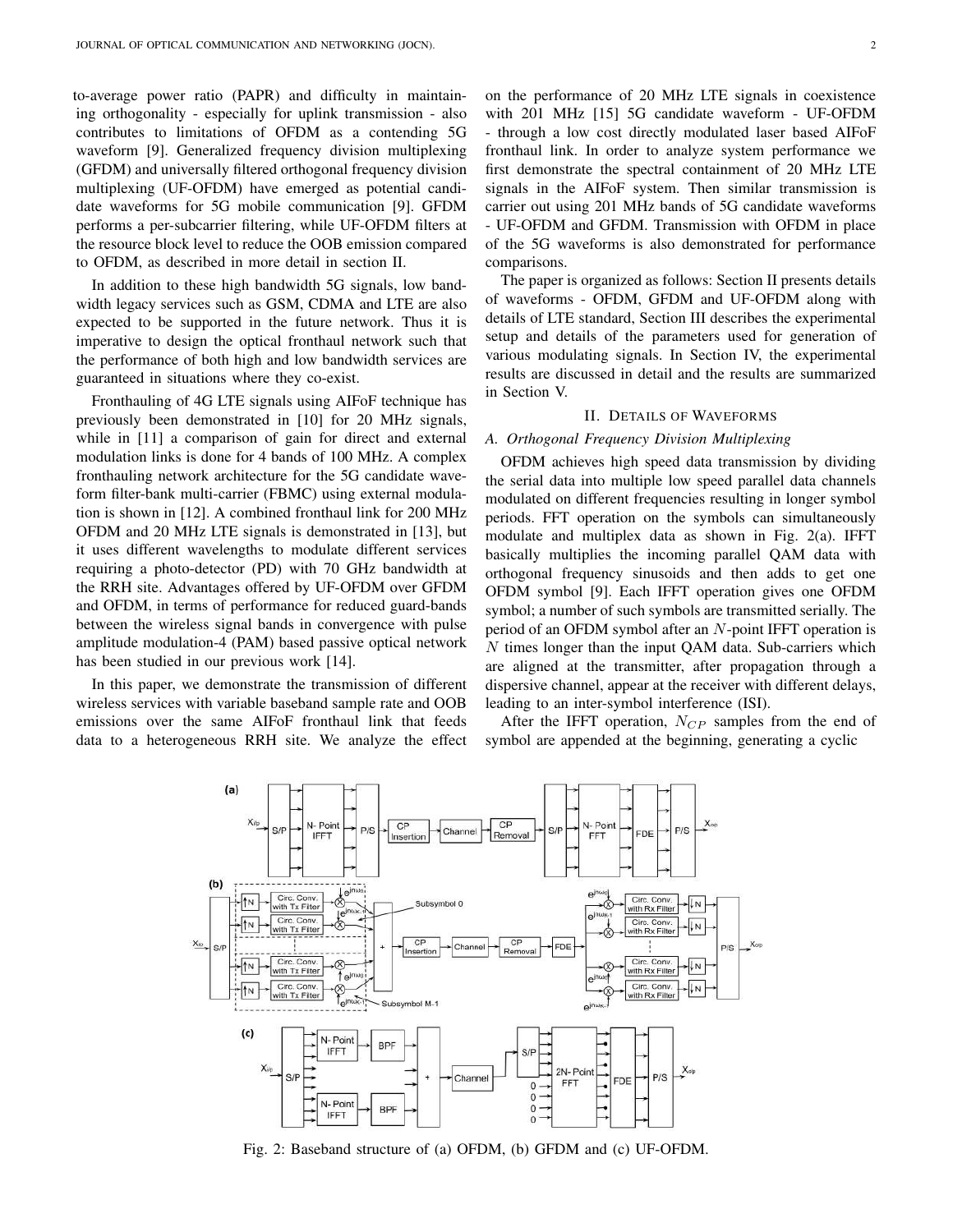prefix (CP) in order to avoid ISI due to fading [9]. It also converts the linear convolution of the transmit signal with the channel impulse response (CIR) into a circular convolution - requiring a single-tap frequency domain equalizer (FDE) at the receiver. CP leads to a bandwidth efficiency loss of  $\frac{N_{CP}}{N}$ . Moreover, OFDM suffers from a large amount of OOB emission, as evident from sinc pulse shape of subcarrier in the frequency domain, thus requiring large guard bands between multiple OFDM signals.

#### *B. Generalized Frequency Division Multiplexing*

GFDM applies circular pulse filtering on each subcarrier to minimize the overlapping with adjacent subcarriers. It increases the tolerance to timing synchronization errors and carrier frequency offset [16]. The baseband structure of a GFDM transceiver is shown in Fig. 2(b). A block of input QAM symbols is split into N parallel sub-streams to fill  $K$ subcarriers frequencies and M time sub-symbols [17].

The data of each stream is up-sampled by a factor of  $N$ , which essentially multiplies data with an impulse  $\delta[n-mK]$ and introduces a time shift of  $mK$  samples, which moves each data symbol to the correct sub-symbol position in the GFDM block [17]. Circular convolution is done with the transmitter prototype filter to remove the replicas generated as a result of upsampling. All the subcarriers are superposed after shifting to their corresponding center frequencies. CP longer than the channel impulse response is inserted. An interesting property of GFDM is that it requires only one CP for  $M$  sub-symbols, thus reducing the signal overhead.

After a GFDM block is received, CP is removed and reverse operations are implemented to retrieve the data. Equalization is performed to compensate for channel distortions, after downsampling, similar to that in OFDM. The rectangular truncated number of pure tones transmitted by GFDM gives high OOB emission, similar to OFDM. More details about GFDM and its relation with OFDM can be found in [9]. Individual subsymbol detection is impossible for GFDM, since only one CP is used for M sub-symbols, thus increasing the latency. For a low complexity implementation of GFDM, we deploy the modem structure that is proposed in [18] while using the zeroforcing (ZF) equalizer. It is known that GFDM suffers from some performance penalty compared with OFDM which is due to the non-orthogonality of its subcarriers [17], [18].

# *C. Universally Filtered Orthogonal Frequency Division Multiplexing*

UF-OFDM performs linear filtering on sub-bands of subcarriers, thus reducing the filter length as shown in Fig. 2(c) [9]. Input QAM symbols are mapped to the allocated sub-bands of subcarriers while setting the subcarriers at the position of the remaining sub-bands zero. Bandpass filtering is done after taking the N-point IFFT on each sub-band data. The modulated version of a Dolph-Chebyshev bandpass filter is used to tackle the OOB emissions as well as the in-band leakage problems of OFDM [19]. The UF-OFDM transmit signal is formed after superposition of the bandpass filtered sub-band signals. Overhead in UF-OFDM is no more than that required for the CP of an equivalent OFDM signal, enhancing the spectral containment compared to OFDM [19].

 $N - L$  zeros are padded to the received symbol after propagation through the channel, where  $L$  is the filter length used at transmitter. 2N-point FFT operation is performed to demodulate the received UF-OFDM signal. A single-tap equalization is done on the odd output bins, neglecting the even outputs of the FFT block, given perfect knowledge of the channel response [9]. To reduce the computations, an  $N$ point FFT operation can be performed along with the FDE at the receiver by performing time aliasing before feeding the signal to FFT block [9]. Details of waveform parameters used and corresponding spectra are discussed in section III.

#### III. EXPERIMENTAL SETUP

#### *A. Direct Modulation for Fronthaul*

Optical modulation is possible either by directly modulating the laser current or by external modulation. External modulation, using a Mach Zehnder modulator (MZM), introduces insertion losses and polarization sensitivity, as well as increasing transmitter footprint and cost, compared to a direct modulation scheme. Direct modulation does not require strict bias control or a polarization controller (PC), and suits best for wide deployment in fronthaul application due to its low cost and simple implementation. However, directly modulated lasers exhibit a resonant peak in modulation response, arising from the nonlinear interactions between photons and carriers in the laser cavity, beyond which the frequency response of the laser decreases [20]. Modulating a signal in the nonlinear region degrades the link performance, so it is important to know the



Fig. 3: Experimental setup to demonstrate the optical fronthauling of the 4G and 5G waveforms through intensity modulation direct detection system.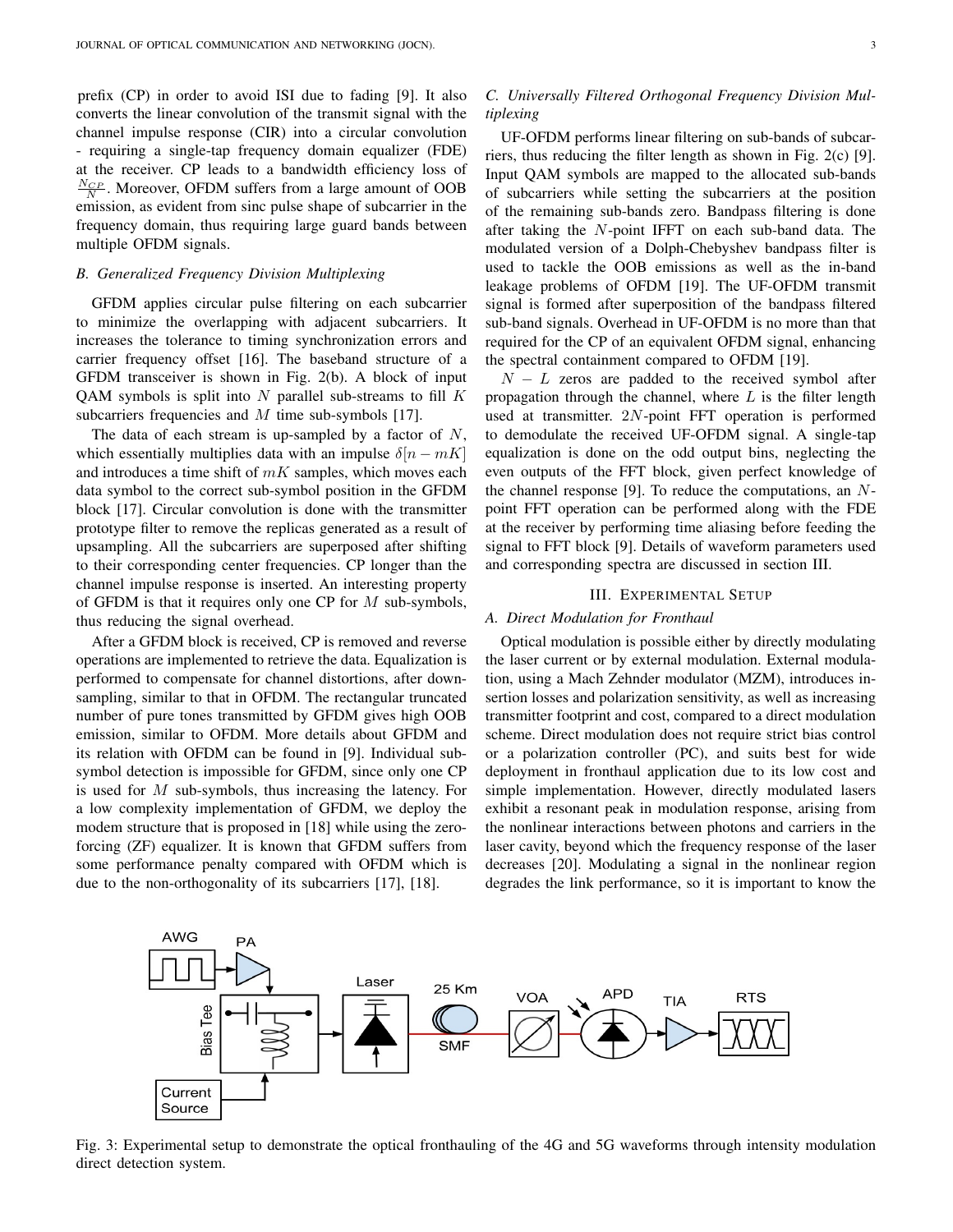modulation characteristics of the laser before deciding on an appropriate intermediate frequency.

#### *B. Setup*

Fig. 3 shows the schematic of the experimental setup. Raw data corresponding to the intermediate frequency modulated 4G and 5G signals are generated offline and loaded on an arbitrary waveform generator (AWG) operating at 10 GS/s. Light from a discrete mode laser diode [20], is directly modulated by the AWG output signal after RF amplification. The frequency response of this laser is measured using a vector network analyzer (VNA) and shown in Fig. 4, indicating a resonant peak at 2.25 GHz for a bias current of 50 mA. The input average power to the 25 km of single mode fiber (SMF) is maintained at  $\sim$  1 dBm. A variable optical attenuator (VOA) is used to control the input optical power to the avalanche photodiode (APD - bandwidth of 10 GHz) which exhibits saturation close to -10 dBm. Maximum received optical power at APD is limited to -13 dBm. The output of trans-impedance amplifier (TIA) is sampled at 25 GS/s by a real time oscilloscope (RTS). Error vector magnitude (EVM) analysis is done offline after equalizing the digitally filtered and down converted signal.



Fig. 4: Frequency response of the direct modulation laser, measured using a VNA; bias current = 50 mA.

# *C. Signal Generation*

Multiple bands of LTE signals are generated in Matlab, with 1200 subcarriers out of 2048 modulated using 16 QAM data and remaining subcarriers packed with zero. Subcarrier spacing of 15.25 KHz results in a raw data rate of ∼73 Mb/s for 20 MHz band of LTE signal. Similarly multiple bands of 5G waveforms GFDM, UF-OFDM and OFDM are generated separately, with baseband bandwidth of 201 MHz with different overheads.

| <b>Parameters</b>           | <b>OFDM</b>   | <b>GFDM</b>    | <b>UF-OFDM</b>           |
|-----------------------------|---------------|----------------|--------------------------|
| Sampling Freq (Ms/s)        | 625           | 625            | 625                      |
| <b>IFFT Size</b>            | 1024          | 1024           | 1024                     |
| Subcarrier Spacing (KHz)    | 610.35        | 610.35         | 610.35                   |
| Data Subcarriers            | 330           | 330            | 330                      |
| Number of sub bands         | n/a           | n/a            | 13                       |
| Overlapping Factor          | n/a           | 7              | n/a                      |
| Filter Type                 | n/a           | <b>PHYDYAS</b> | Dolph Cheby<br>-chev FIR |
| Filter tap length (Samples) | n/a           | 13             | 74                       |
| Cyclic Prefix $(\%)$        | 6.25          | 6.25           | n/a                      |
| Raw data rate               | $0.81$ (Gb/s) | $0.81$ (Gb/s)  | $0.81$ (Gb/s)            |

TABLE I: 5G waveforms parameters



Fig. 5: Baseband spectra of single bands of (a) OFDM, (b) GFDM and (c) UF-OFDM for a bandwidth of 201 MHz in each case.

330 subcarriers out of 1024 are modulated with 16 QAM data, while remaining subcarriers packed with zero, at a subcarrier spacing of 610.35 KHz for all 5G waveforms resulting in a raw data rate of 0.81 Gb/s per band. In all cases the multicarrier waveforms are hard clipped to 80% of their original maximum resulting in reduced PAPR, which is between 12- 14 dB. Specific properties of each 5G waveform can be found in Table I. The baseband spectra of each of these signals are shown in Fig. 5, where the OOB emission characteristic of each waveform can be clearly observed. The effect of sub-band linear filtering used with UF-OFDM (Fig. 5(c)) is evident since the OOB emission is highly reduced in this case compared to both GFDM (Fig.  $5(b)$ ) and OFDM (Fig.  $5(a)$ ).

Both 4G and 5G waveform bands are added together digitally after upsampling and modulated onto different intermediate frequencies. The intermediate carrier frequencies for these bands are chosen to be located in the linear modulation region of the laser, which is below 2.25 GHz for 50 mA bias current. We biased the laser at 67 mA, which shifts the relaxation oscillation peak to a frequency [20] higher than shown in Fig. 4. A signal swing of 70 mA is maintained at the RF input of the laser diode. At the receiver, the signals are resampled and a  $12^{th}$  order Gaussian filter is used to extract each band for processing.

#### IV. RESULTS AND DISCUSSION

We first evaluate the performance of multi-band LTE, UF-OFDM and GFDM waveforms through the AIFoF link, when transmitted independently. We further compare this performance in the scenario where the multiple waveforms co-exist.

#### *A. AIFoF for LTE*

RF carrier frequencies for LTE signal range from 700 MHz to 3600 MHz, so signals can be transmitted through the fronthaul network without IF conversion, with appropriate choice of lasers and detectors. For multi-sector operation, the wireless signals corresponding to different directions could have similar carrier frequencies, but needs to be transmitted independently through the fronthaul link. This necessitates different IF frequencies for each sector. The passive optical fronthaul link does not add any signal to noise ratio (SNR) degradation except for the shot noise and the thermal noise at the receiver. Dispersion induced RF fading can be ignored for IF frequencies for fiber lengths of  $< 50$  km, and the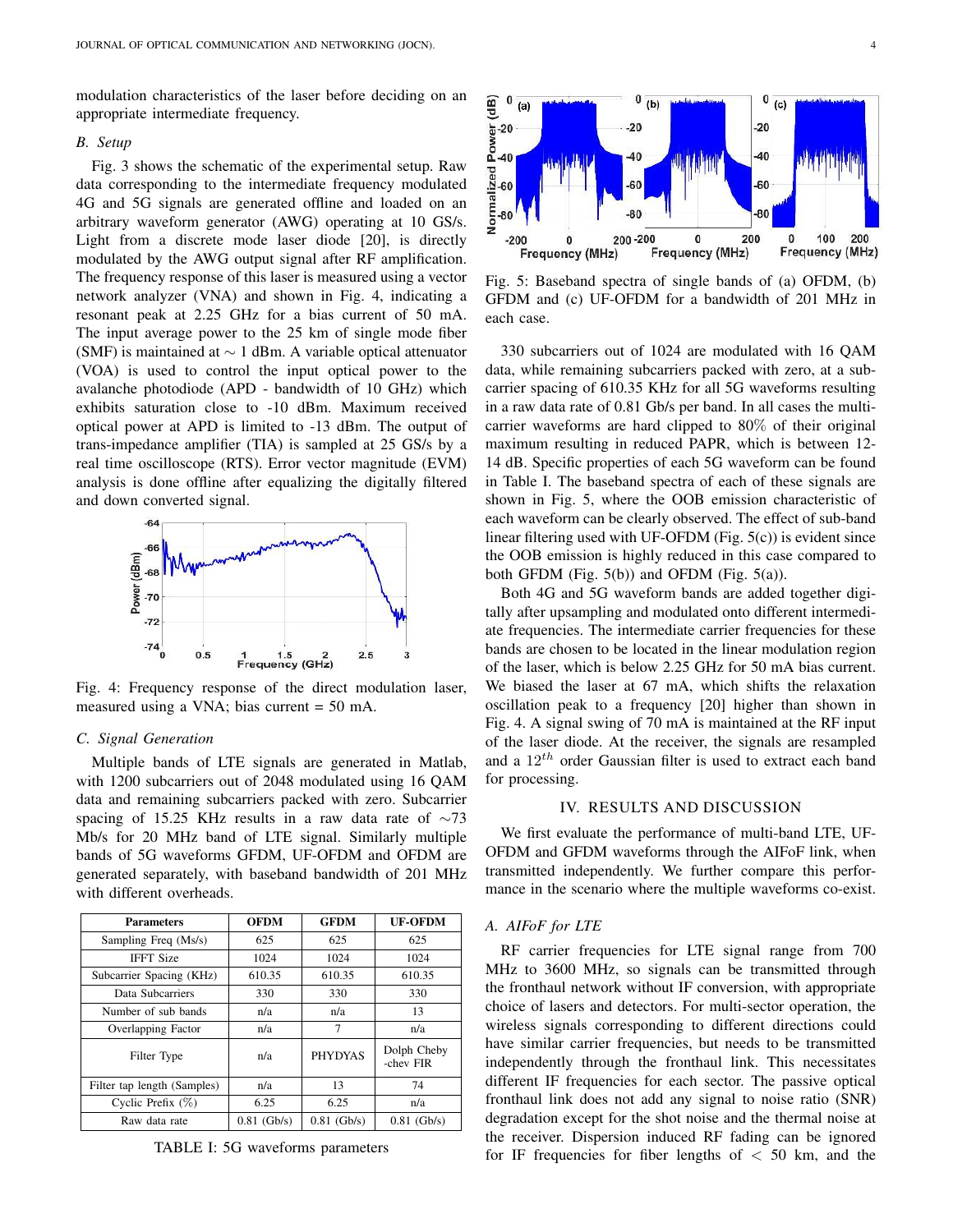contributions due to third order inter-modulation products are found to be minimal in our receiver. For the transmission of a single 20 MHz LTE signal centered at 1.5 GHz of IF carrier, the EVM is observed to be well below the forward error correction (FEC) limit (12.5%) for 16 QAM data modulation.

Typically, the chosen guard-band in multi-bands transmission systems are selected to minimize the channel interference. A spectral guard-band of 2 MHz (10% of the signal bandwidth [21]) is chosen between the LTE bands. Signals are added on either side of band centered at 1.5 GHz with IF carriers 21 MHz apart as shown in the modulating signal spectra of 8 bands LTE in Fig. 6.



Fig. 6: Modulating signal spectra for eight bands of LTE.

The EVM performance of each of the bands is shown in Fig. 7 as a function of received optical power. All eight signal bands are found to exhibit performance below the FEC limit for a received optical power  $(P_{rx})$  of -22 dBm or higher. This eight band transmission link offers an optical power budget of 18 dB considering 5 dB loss in the 25 km fiber and a transmitted power ( $P_{tx}$ ) of ~ 1 dBm.



Fig. 7: EVM performance for eight bands of LTE for 16 QAM AIFoF transmission.

We now repeat the experiment with 20 and 75 bands of LTE. The EVM performance for the 20 and 75 bands as a function of carrier frequency at the received optical power of -13 dBm is shown in blue and red, respectively, in Fig. 8. The blue curve shows that the EVM values for all the 20 bands are almost same and is less than 4.15%. The red curve indicates that EVM achieved is ∼7.25%, which is well within the FEC limits, thus proving that AIFoF link does support 75 bands of LTE - corresponding to a raw data rate of 5.475 Gb/s with an occupied bandwidth of ∼1.6 GHz. The difference between the EVMs across the bands is negligibly small  $(< 1\%)$ . The overall performance is however degraded with the addition of more signal bands since the total power - maintained constant in both the experiments - is shared between more number of



Fig. 8: EVM performance for 20 & 75 bands of LTE modulated with different IF frequencies.

signals in the 75 band transmission case. Maximum received optical power is limited to -13 dBm in this case and lower EVMs could be obtained with the higher received power.

In order to transmit the LTE signals with higher IF carrier frequencies, multiple bands were added on either side of the band centered at 2.5 GHz frequency, and transmitted through the fronthaul link. Like in the previous case, the total power launched into the fiber is maintained as a constant (1 dBm). The EVM performance for a received power of -13 dBm for 20 bands in this case is shown in green in Fig. 8. It is evident from the green curve that the performance of higher frequency bands significantly degrade. This degradation in performance among the bands can be directly correlated with the laser response, shown in Fig. 4. Nevertheless, overall performance for the case with 20 bands is better compared to that with 75 bands because of the larger power available per band. Thus, when analog IFoF scheme is used with direct modulation, there is a limit on the number of bands that can be transmitted through the system, and this needs to be evaluated based on the optical power levels and bandwidth of the laser used. We now proceed to evaluate the performance of 5G waveforms.

# *B. AIFoF for 5G*

Wireless carrier frequency bands ranging from 6 GHz to 100 GHz are proposed for 5G [22]. We have implemented analog intermediate frequency over fiber (AIFoF) fronthauling scheme, which uses carriers frequencies smaller than the frequencies of the proposed 5G systems. Signals are frequency shifted to the desired wireless carrier frequency band after detection at the RRH site as shown in the Fig. 1, by using the RF mixer and local oscillator. The range of IF carrier frequencies that can be used for transporting signals between C-BBU and RRH sites depends on the capabilities of the components used for the fronthaul link. The bandwidth in our experimental implementation is limited by that of the direct modulation laser; thus, the range of IF carrier frequencies is limited to 2.4 GHz.

To evaluate the performance of 5G candidate waveforms, a single band of 201 MHz bandwidth UF-OFDM and GFDM baseband signal is mixed with a 1.5 GHz IF carrier and transmitted separately through the AIFoF fronthaul link. Fig. 9 shows the EVM vs received power performance for UF-OFDM and GFDM compared with OFDM. UF-OFDM and OFDM exhibits similar performance, as UF-OFDM's lower OOB emission property does not have any bearing on system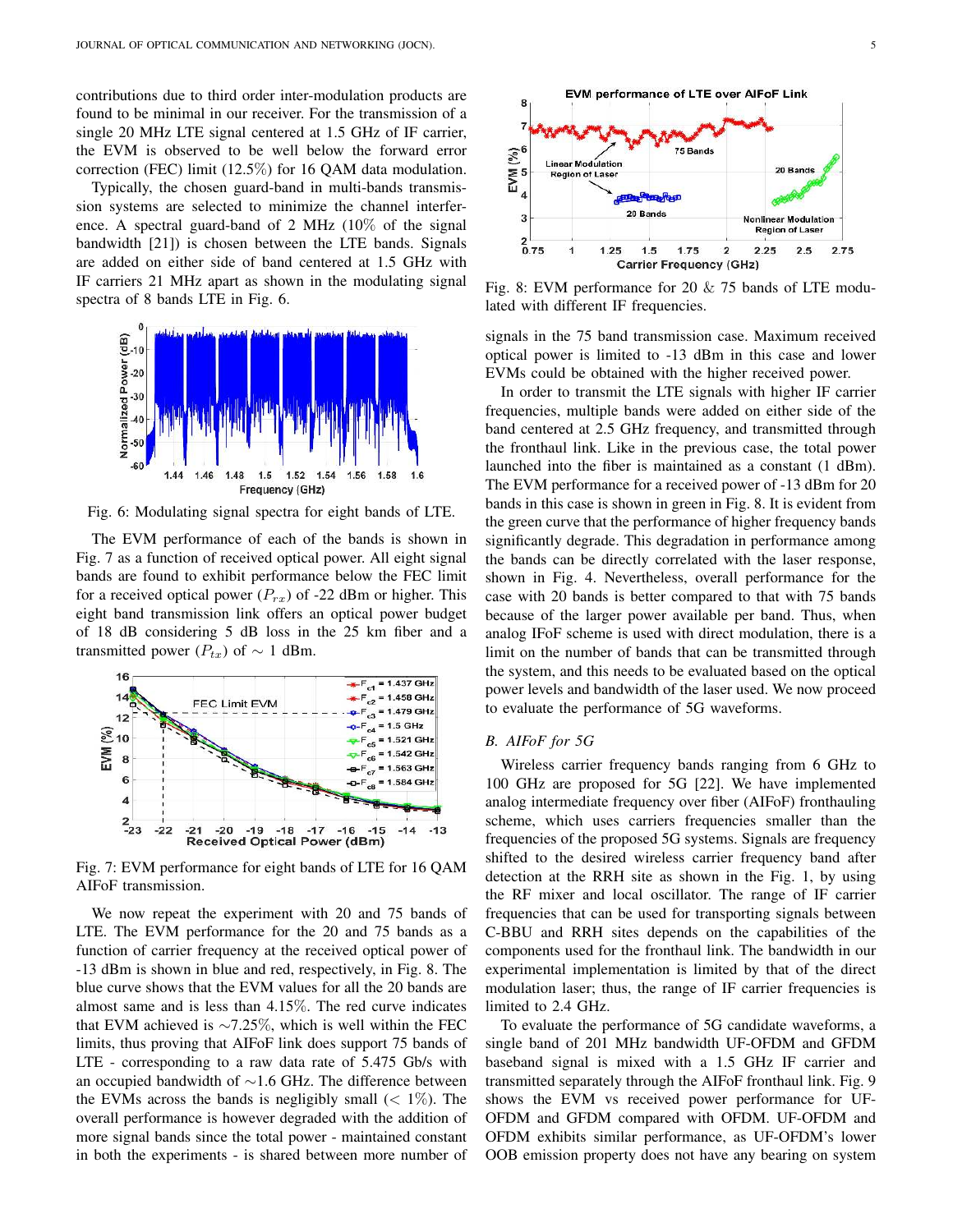



Fig. 9: EVM performance for a single band of UF-OFDM, GFDM and OFDM.

conditions, GFDM exhibits a larger EVM penalty compared to UF-OFDM and OFDM for the same power and this is attributed to noise enhancement caused by the non-orthogonality of the GFDM subcarriers, as outlined in section II.B. All three of the waveforms can be successfully demodulated for  $P_{rx} \geq$ -21 dBm. This link offers an optical power budget of 17 dB considering 5 dB loss in the 25 km fiber for  $P_{tx} \sim 1$  dBm. EVM at maximum received power of -13 dBm is ∼3% for all three signals, which is also observed for the case of 20 MHz LTE as seen from 8 band transmission results of Fig. 7. Thus, increasing the bandwidth from 20 MHz to 201 MHz does not degrade the performance of the AIFoF link for higher optical power level.

As in the case of LTE, we now transmit multiple bands of these 5G waveforms through the fronthaul link and evaluate their performance. Spectral guard-band of 20 MHz is chosen between 5G signal bands for multi-band transmission of all three waveforms. Fig. 10 shows the EVM of the three waveforms in this multi-band scenario (with ten bands), as a function of the carrier frequency (similar to Fig. 8 for LTE), at two received optical power levels of -13 dBm and -17 dBm. The figure also indicates the EVM for a single band transmission scenario. Comparing with Fig. 9, the performance



Fig. 10: EVM for ten bands of OFDM, GFDM & UF-OFDM after transmission through AIFoF fronthaul link.

has degraded with addition of signal bands as all the ten bands of the three waveforms exhibit EVM between 7 to 10% at  $P_{rx}$ of -13 dBm.

This degradation is primarily attributed to the power sharing in multi-band case, since the total power level into the fiber is maintained constant in the single and multi-band experiment. The results indicate a slight degradation in system performance as IF carrier frequencies approach the nonlinear operation of the laser - beyond 2.25 GHz - where EVM values increases by 2%, as compared to lower frequency bands. Results show the further increase in EVM as the received optical power is reduced, thus degrading SNR. For  $P_{rx} > -16$  dBm, all the ten bands of three waveforms show EVM  $< 12.5\%$ , indicating a successful transmission over fronthaul link, where a raw data rate of 8.1 Gb/s is achieved. It can be observed that GFDM performs worse than both UF-OFDM and OFDM due to the non-orthogonality of the GFDM subcarriers. UF-OFDM and OFDM exhibit similar performance in the single band case (results shown in Fig. 9), as the smaller out-of-band (OOB) emission property of UF-OFDM does not have any bearing on system performance. However, in the ten-band transmission scenario (results shown in Fig. 10), lower OOB emission of UF-OFDM results in a better performance compared to OFDM as indicated by the EVM curves. Since the performance of UF-OFDM is more tolerant to inter-band interference [14], a large number of bands may be supported.

A fair comparison of several 5G candidate multicarrier waveform has been conducted in [9], [16], [23], [24]. Some important aspects of UF-OFDM/UFMC waveform highlighted in [23] are : enhanced performance in multi-user scenario, comparable SE with OFDM and backward compatibility with well-known OFDM algorithms. Some issues of GFDM such as increased transceiver complexity, adaptability to MIMO transmission systems and short duration packet adaptation needs to be addressed [23]. However, the advantages of GFDM such as tolerance to synchronization errors [16] as well as increased spectral efficiency, compared to UF-OFDM, must be considered while designing waveforms for future communication system. Aspects related to synchronization of these waveforms are thoroughly investigated in [16] and [24]. The performance differences between the FDM waveforms are only due to those arising in the electrical domain since the penalty introduced by the optical AIFoF fronthauling link is agnostic to these waveforms at the bandwidths considered.

Performance of time varying bit rate signals, as envisioned by 5G, will not change over the optical fronthaul link operated with AIFoF scheme as long as their bandwidth and power characteristics are maintained within the system limits. We expect that, as our system is largely agnostic to changes in the underlying waveform conditions, the results presented in this work are valuable within this context.

Also future 5G systems should be capable of reconfiguring within reasonable times, which is expected to lead into the maximum end-to-end latencies of 1 ms. AIFoF fronthauling is not expected to add any additional latencies apart from the fiber transmission delay. In our experiments C-BBU and RRH units are separated by 25 km of single mode fiber (SMF), which adds a round trip latency of about 250  $\mu s$  $(2\times$ (distance/velocity) = 2  $\times$   $((25 \times 10^3)/(2 \times 10^8))$ ) into the system. This distance for our experiments was chosen by considering LTE system latency, but is ultimately decided by the latency requirements of 5G. We now proceed to analyze the performance of multiple bands of signals carrying different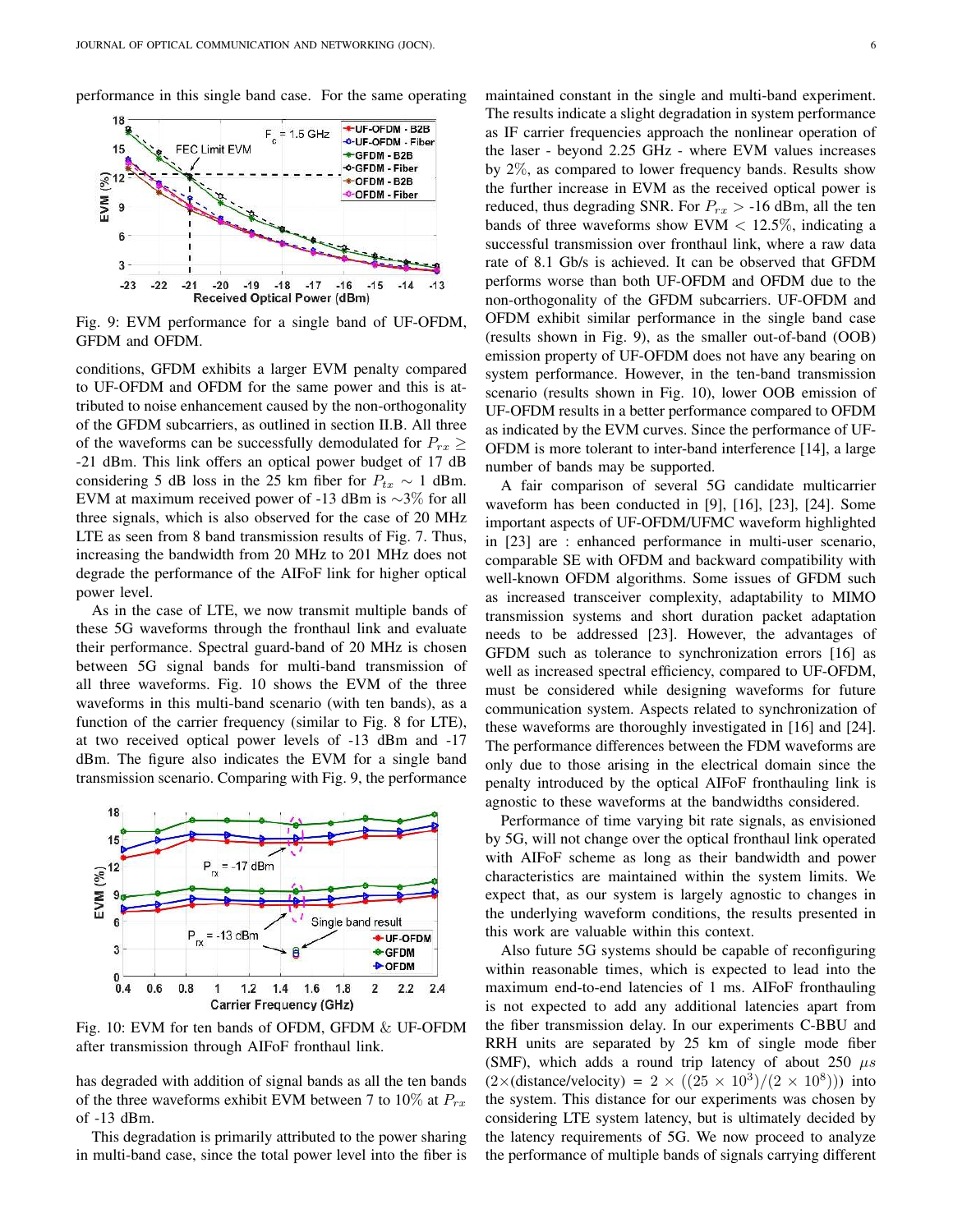bit-rate.

## *C. AIFoF for coexistence of LTE* & *UF-OFDM*

We now demonstrate the co-existence of LTE and UF-OFDM waveforms. We take an example where a fronthaul network is designed for serving the most commonly used 3 sector RRH site consisting of 2x2 MIMO scenario (6 signals) for 201 MHz UF-OFDM (4.86 Gb/s) and 4x4 MIMO scenario (12 signals) for 20 MHz LTE (876 Mb/s). IF carrier



Fig. 11: Spectrum of LTE and UF-OFDM signals in coexistence AIFoF fronthaul network.

frequencies from 696 MHz to 938 MHz and 1.06 GHz to 2.16 GHz are used for transmitting LTE and UF-OFDM signals with 2 MHz and 20 MHz inter band spacing respectively as shown in spectra of Fig. 11. Signals can be freely assigned independent of the bandwidth by maintaining sufficient guard bands with both neighboring bands.



Fig. 12: EVM of LTE and UF-OFDM signals in coexistence AIFoF fronthaul network.

Fig. 12 shows the EVM performance for LTE and UF-OFDM bands in the above mentioned coexistence scenario. UF-OFDM signal bands can be successfully demodulated for  $P_{rx} \ge -16$  dBm - indicating similar sensitivity to that observed where 10 bands of 5G were transmitted (Fig. 10). The performance of LTE degrades in this case as 7% EVM is observed at  $P_{rx}$  = -13 dBm, which is also observed in the case of the transmissions of 75 LTE bands as shown in Fig. 8. It is to be noted that the total bandwidth occupied by modulating signal in coexistence case is same as occupied by the 75 bands of LTE. Hence performance degradation can be attributed to the lower power sharing to LTE signals in coexistence scenario. Also OFDM based LTE bands shows a worse performance, compared to UF-OFDM, which can be attributed to the increased inter-band interference.

Performance of this fronthaul transmission link is limited by the bandwidth of laser used for this experiment. Using a laser with extended direct modulation bandwidth will allow for increased throughput in AIFoF links. Also maximum received optical power is limited to -13 dBm in this case because of APD saturation. Received power could be increased up to -4 dBm considering the transmitted optical power of 1 dBm and fiber loss of 5 dB.

#### **CONCLUSION**

For the first time, direct modulation based spectral containment of 4G LTE and 5G candidate waveforms, GFDM and UF-OFDM, has been experimentally demonstrated using AIFoF fronthauling scheme. Seventy-five and ten bands of 20 MHz LTE and 201 MHz 5G candidate waveforms are transmitted separately over 25 km fronthaul network, respectively, showing the potential of link for providing services to multiple RRH sites. Effect on the performance of LTE in coexistence with UF-OFDM for transmission through same fronthaul link is demonstrated. Results shows that EVM of LTE and UF-OFDM bands are well below the FEC limit, showing successful delivery of different wireless services with different baseband sample rates through same fronthaul network. Performance of these links can be further improved by using higher modulation bandwidth lasers or external modulation and higher saturation power APD's.

#### ACKNOWLEDGMENT

This work has been jointly supported through the EU UPPI project (PIRSES-GA-2012-318941), SFI US-Ireland project (15/US-C2C/I3132), CONNECT (13/RC/2077), and IPIC (12/RC/2276) research grants.

#### **REFERENCES**

- [1] G. Wunder, P. Jung, M. Kasparick, T. Wild, F. Schaich, Y. Chen, S. T. Brink, I. Gaspar, N. Michailow, A. Festag, L. Mendes, N. Cassiau, D. Ktenas, M. Dryjanski, S. Pietrzyk, B. Eged, P. Vago, and F. Wiedmann, "5G NOW : Non-orthogonal, Asynchronous waveforms for future mobile applications," IEEE Communications Magazine, vol. 52, no. 2, pp. 97- 105, February 2014.
- [2] J. G. Andrews, S. Buzzi, W. Choi, S. V. Hanly, A. Lozano, A. C. K. Soong, and J. C. Zhang, "What Will 5G Be?," IEEE Journal on Selected Areas in Communications, vol. 32, no. 6, pp. 1065-1082, June 2014.
- [3] C. Lim and A. Nirmalathas and M. Bakaul and P. Gamage and K. L. Lee and Y. Yang and D. Novak and R. Waterhouse, "Fiber-Wireless Networks and Subsystem Technologies," Journal of Lightwave Technology, vol. 28, no. 4, pp. 390-405, Feb 2010.
- [4] A. de la Oliva, J. A. Hernandez, D. Larrabeiti and A. Azcorra, "An overview of the CPRI specification and its application to C-RAN-based LTE scenarios," IEEE Communications Magazine, vol. 54, no. 2, pp. 152-159, February 2016.
- [5] P. T. Dat, A. Kanno, N. Yamamoto and T. Kawanishi, "5G transport networks: the need for new technologies and standards," IEEE Communications Magazine, vol. 54, no. 9, pp. 18-26, September 2016.
- [6] A. Delmade, D. Venkitesh and R. D. Koilpillai, "Performance comparison of optical fronthauling techniques for centralized radio access network," IEEE ANTS Conference, November 2016.
- [7] http://www.3gpp.org/technologies/keywords-acronyms/98-lte
- [8] Peter Thornycroft, "Gigabit Wi-Fi, 802.11ac in depth," AIRHEADS Conference, ARUBA Networks, March 2013.
- [9] B. Farhang-Boroujeny and H. Moradi, "OFDM Inspired Waveforms for 5G," IEEE Communications Surveys & Tutorials, vol. 18, no. 4, pp. 2474- 2492, Fourthquarter 2016.
- [10] S. Cho, H. S. Chung, C. Han, S. Lee, and J. H. Lee, "Experimental Demonstrations of Next Generation Cost-Effective Mobile Fronthaul with IFoF technique," Optical Fiber Communication Conference and Exhibition (OFC), paper M2J.5, OFC 2015.